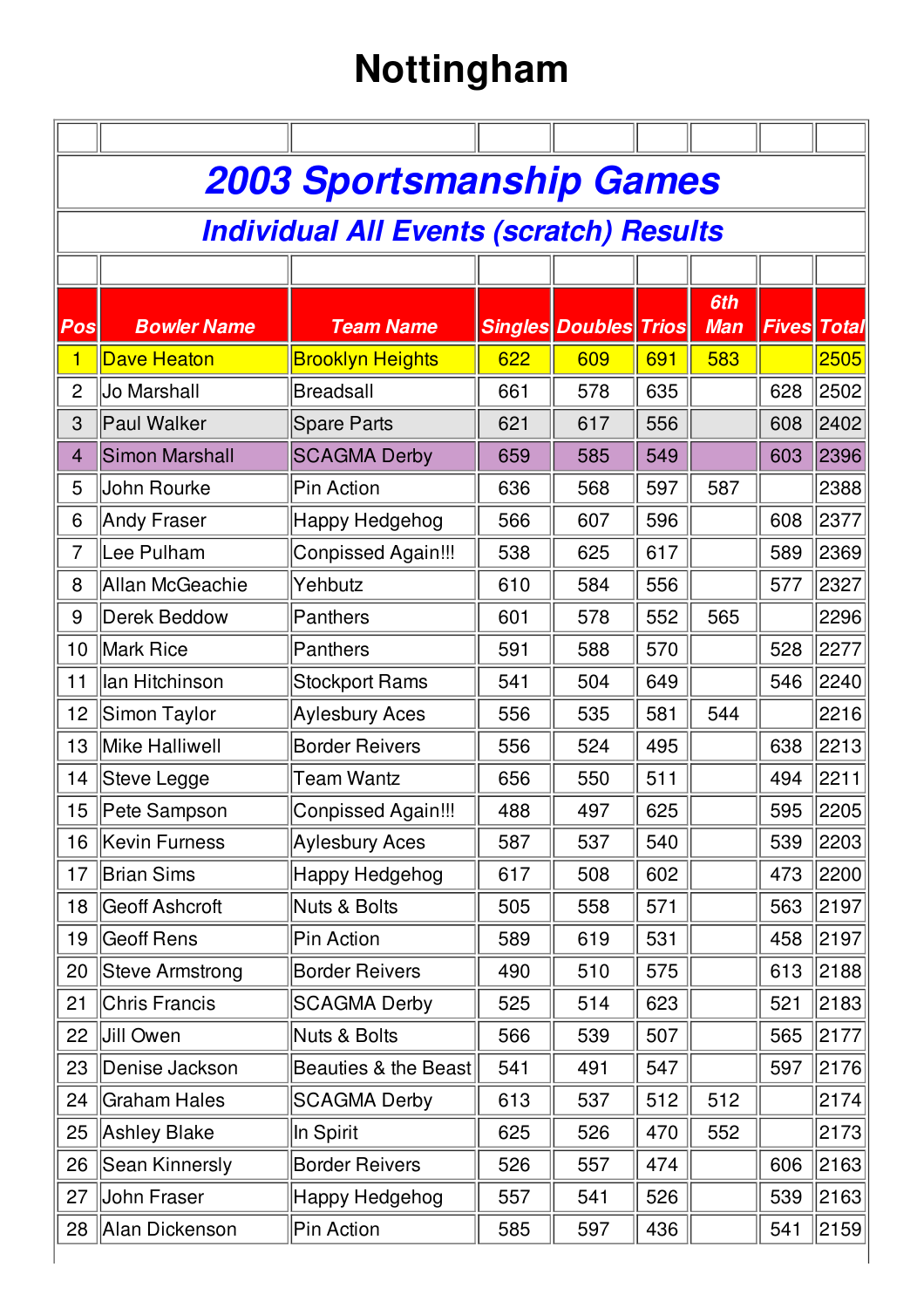| 29 | Doug Eastall               | <b>High Wycombe</b><br>Rollers  | 564 | 571 | 511 |     | 507 | 2153                 |
|----|----------------------------|---------------------------------|-----|-----|-----|-----|-----|----------------------|
| 30 | Mick Legood                | <b>SCAGMA Derby</b>             | 624 | 562 | 483 |     | 470 | 2139                 |
| 31 | Andy Courtnage             | <b>Breadsall</b>                | 457 | 610 | 529 |     | 538 | 2134                 |
| 32 | Alison Cliff               | <b>SCAGMA Derby</b>             | 510 | 522 | 578 |     | 522 | 2132                 |
| 33 | <b>Fred Miller</b>         | Pin Action                      | 573 | 500 | 514 |     | 542 | 2129                 |
| 34 | <b>Tony Gale</b>           | <b>Beauties &amp; the Beast</b> | 523 | 591 | 492 | 514 |     | 2120                 |
| 35 | Mark Williams              | Panthers                        | 536 | 525 | 540 |     | 519 | 2120                 |
| 36 | Dave Butler                | <b>Brooklyn Heights</b>         | 580 | 510 | 546 |     | 482 | $\vert$ 2118 $\vert$ |
| 37 | Darren Milner              | Panthers                        | 462 | 485 | 648 |     | 521 | 2116                 |
| 38 | Jon Martin                 | <b>Spare Parts</b>              | 494 | 518 | 537 |     | 564 | 2113                 |
| 39 | Alan Hearn                 | <b>Breadsall</b>                | 528 | 501 | 563 |     | 518 | 2110                 |
| 40 | Dave Heatley               | <b>Stockport Rams</b>           | 523 | 497 | 531 |     | 558 | 2109                 |
| 41 | <b>Bill Nichols</b>        | <b>Spare Parts</b>              | 545 | 532 | 537 |     | 489 | 2103                 |
| 42 | Paul Robinson              | In the Mood                     | 549 | 519 | 512 |     | 522 | 2102                 |
| 43 | Pete Hirsch                | <b>Stockport Rams</b>           | 501 | 516 | 572 |     | 511 | 2100                 |
| 44 | <b>Fred Willsmer</b>       | Team Wantz                      | 543 | 569 | 500 |     | 486 | 2098                 |
| 45 | lan Tucker                 | <b>Conpissed Again!!!</b>       | 525 | 521 | 576 |     | 473 | 2095                 |
| 46 | <b>Colin Sowerbutts</b>    | <b>Brooklyn Heights</b>         | 506 | 505 | 549 |     | 526 | 2086                 |
| 47 | <b>Graham Brown</b>        | <b>Border Reivers</b>           | 603 | 493 | 518 |     | 470 | 2084                 |
| 48 | <b>Geoff Gardiner</b>      | <b>Sudbury Spinners</b>         | 531 | 535 | 503 | 511 |     | 2080                 |
| 49 | Brian Tilley               | Nuts & Bolts                    | 569 | 571 | 500 |     | 429 | 2069                 |
| 50 | John Plumridge             | Panthers                        | 483 | 525 | 537 |     | 520 | 2065                 |
| 51 | John Cooper                | Nuts & Bolts                    | 558 | 484 | 469 |     | 549 | 2060                 |
| 52 | Dave Leyland               | Smash 'n' Grab                  | 483 | 493 | 560 |     | 521 | 2057                 |
| 53 | lan Senior                 | Pick 'n' Mix                    | 504 | 497 | 531 |     | 516 | 2048                 |
| 54 | Colin O'Kell               | Friends                         | 528 | 506 | 497 |     | 513 | 2044                 |
| 55 | Gary Hoggarth              | In the Mood                     | 531 | 484 | 511 |     | 517 | 2043                 |
| 56 | Stephen Jones              | Smash 'n' Grab                  | 550 | 498 | 488 |     | 490 | 2026                 |
| 57 | Adam Booker                | <b>SCAGMA Derby</b>             | 446 | 552 | 537 |     | 475 | 2010                 |
| 58 | <b>Brian Capes</b>         | Clee Bids & Bods                | 561 | 493 | 511 | 444 |     | 2009                 |
| 59 | Mike Hastings              | <b>Team Wantz</b>               | 555 | 477 | 480 |     | 496 | 2008                 |
| 60 | Alan Smith                 | Yehbutz                         | 474 | 518 | 525 |     | 491 | 2008                 |
| 61 | <b>Stuart Wolstenholme</b> | <b>Border Reivers</b>           | 512 | 478 | 461 | 556 |     | 2007                 |
| 62 | Jill Fletcher              | <b>Border Reivers</b>           | 522 | 489 | 518 |     | 476 | 2005                 |
| 63 | Jeff Dunn                  | <b>Stockport Rams</b>           | 588 | 468 | 502 |     | 440 | 1998                 |
| 64 | <b>Barry Joyce</b>         | <b>Breadsall</b>                | 561 | 516 | 473 |     | 446 | 1996                 |
| 65 | <b>Garry Lee</b>           | Smash 'n' Grab                  | 548 | 495 | 472 |     | 481 | 1996                 |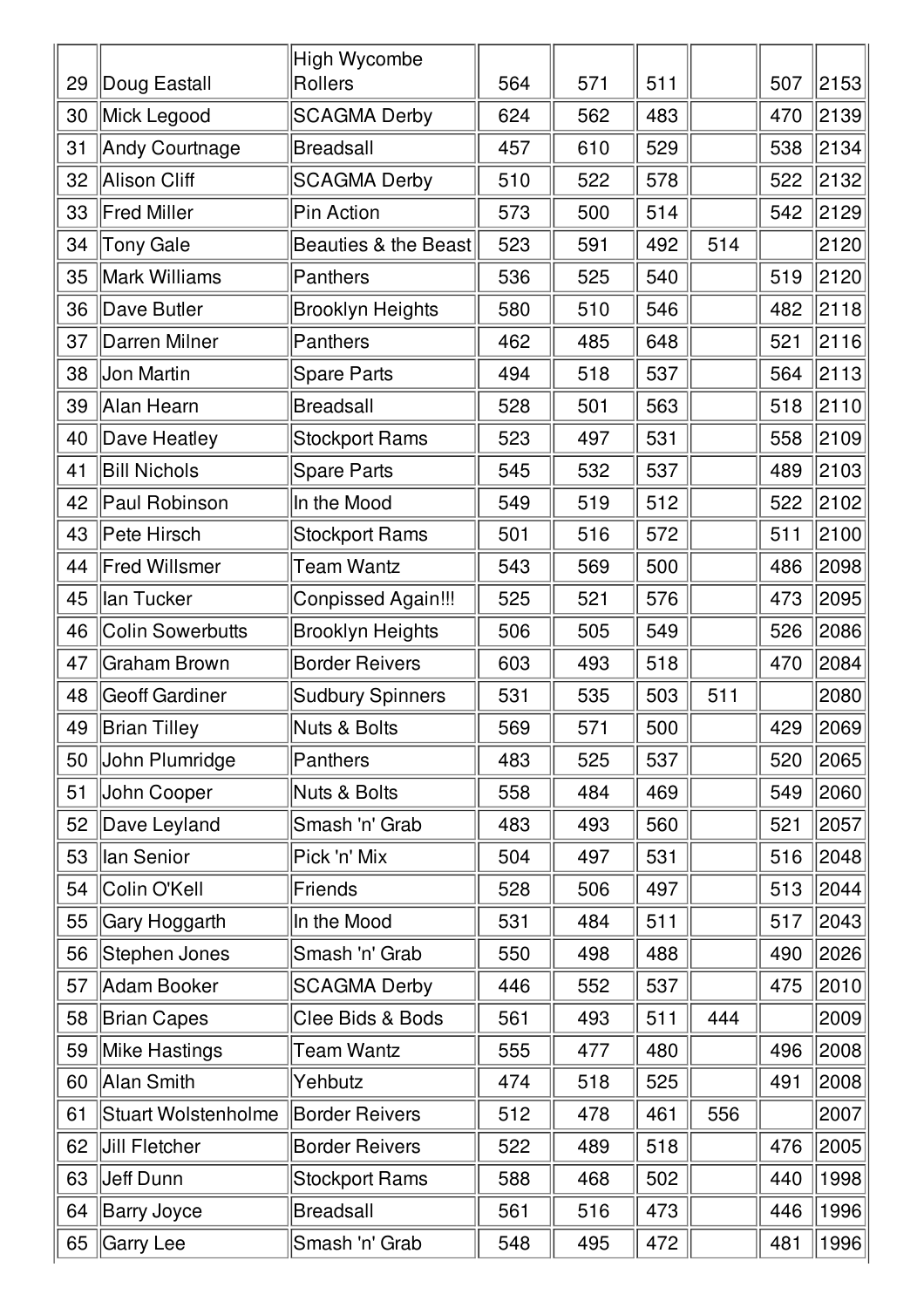| 66 | Rob Nichols         | <b>Spare Parts</b>                    | 483 | 539 | 533 |     | 441 | 1996 |
|----|---------------------|---------------------------------------|-----|-----|-----|-----|-----|------|
| 67 | Derek Mason         | Smash 'n' Grab                        | 452 | 524 | 476 |     | 542 | 1994 |
| 68 | Gary Hoyland        | <b>Bicesterites</b>                   | 549 | 532 | 409 | 501 |     | 1991 |
| 69 | John Moore          | <b>Brooklyn Heights</b>               | 453 | 509 | 581 |     | 441 | 1984 |
| 70 | Peter Fyles         | <b>High Wycombe</b><br><b>Rollers</b> | 502 | 491 | 504 | 487 |     | 1984 |
| 71 | Antonio Caballero   | <b>Stockport Rams</b>                 | 561 | 454 | 500 |     | 465 | 1980 |
| 72 | Neil Tarbard        | Pick 'n' Mix                          | 532 | 488 | 480 |     | 477 | 1977 |
| 73 | Gary Fryer          | Spare Parts                           | 515 | 496 | 515 | 445 |     | 1971 |
| 74 | Christine Gauton    | Nuts & Bolts                          | 430 | 487 | 529 |     | 524 | 1970 |
| 75 | Matt Courtnage      | Breadsall                             | 492 | 545 | 479 | 447 |     | 1963 |
| 76 | Simon Dean          | <b>Breadsall</b>                      | 468 | 546 | 481 |     | 468 | 1963 |
| 77 | Steve Wedgbury      | In the Mood                           | 477 | 477 | 485 |     | 518 | 1957 |
| 78 | Trish McGeachie     | Yehbutz                               | 405 | 486 | 518 | 543 |     | 1952 |
| 79 | Paul Webber         | Yehbutz                               | 541 | 481 | 488 |     | 435 | 1945 |
| 80 | Linda Oliver        | Yehbutz                               | 542 | 457 | 502 |     | 443 | 1944 |
| 81 | Roy Webb            | Pick 'n' Mix                          | 520 | 470 | 440 | 513 |     | 1943 |
| 82 | Pete Thorndyke      | Clee Bids & Bods                      | 529 | 510 | 473 |     | 429 | 1941 |
| 83 | Allan Hasted        | <b>Bicesterites</b>                   | 483 | 486 | 498 |     | 470 | 1937 |
| 84 | Steve Jones         | Friends                               | 481 | 509 | 484 |     | 463 | 1937 |
| 85 | <b>Wendy Green</b>  | Clee Bids & Bods                      | 457 | 472 | 552 |     | 444 | 1925 |
| 86 | Danny Cox           | Pin Action                            | 431 | 576 | 426 |     | 491 | 1924 |
| 87 | Andy Parish         | Aylesbury Aces                        | 434 | 466 | 520 |     | 502 | 1922 |
| 88 | Jim Jacobs          | Team Wantz                            | 512 | 467 | 447 | 495 |     | 1921 |
| 89 | Gill Perkin         | <b>Sudbury Spinners</b>               | 485 | 460 | 448 |     | 523 | 1916 |
| 90 | Alan Furness        | <b>Aylesbury Aces</b>                 | 418 | 462 | 506 |     | 525 | 1911 |
| 91 | Pat Hindley         | Smash 'n' Grab                        | 457 | 513 | 487 |     | 452 | 1909 |
| 92 | Robert Martin-Smith | <b>High Wycombe</b><br>Rollers        | 461 | 496 | 456 |     | 494 | 1907 |
| 93 | Dave Goodwin        | Yehbutz                               | 421 | 465 | 500 |     | 519 | 1905 |
| 94 | Elaine Hitchinson   | <b>Stockport Rams</b>                 | 493 | 448 | 487 | 473 |     | 1901 |
| 95 | Mark Peake          | In the Mood                           | 425 | 436 | 466 |     | 546 | 1873 |
| 96 | Nev Green           | Clee Bids & Bods                      | 410 | 429 | 538 |     | 492 | 1869 |
| 97 | Katie Haime         | Beauties & the Beast                  | 461 | 488 | 434 |     | 481 | 1864 |
| 98 | Leigh Cinnamond     | Pin Action                            | 436 | 454 | 462 |     | 503 | 1855 |
| 99 | Gary Harris         | <b>Bicesterites</b>                   | 468 | 466 | 470 |     | 449 | 1853 |
|    | 100 Jill Blake      | In Spirit                             | 451 | 495 | 436 |     | 470 | 1852 |
|    | 101 Bobbie Corcoran | <b>Bicesterites</b>                   | 535 | 410 | 430 |     | 475 | 1850 |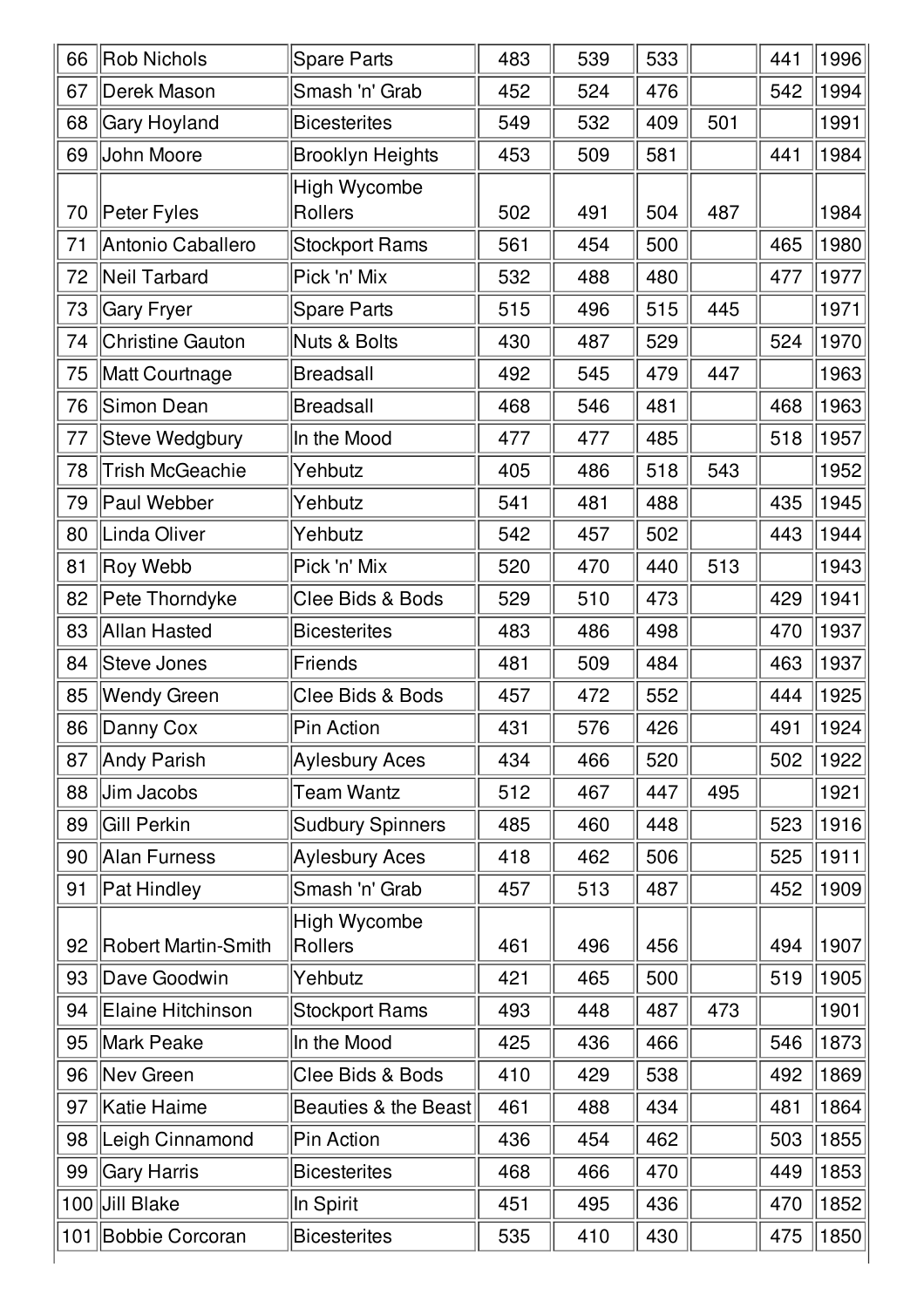| 102 Sue Ivory                        | Happy Hedgehog                 | 472 | 449 | 486 |     | 442 | 1849                         |
|--------------------------------------|--------------------------------|-----|-----|-----|-----|-----|------------------------------|
| 103 Christine Lawther                | Nuts & Bolts                   | 457 | 483 | 458 | 438 |     | 1836                         |
| 104 Pat Crocker                      | Pick 'n' Mix                   | 426 | 487 | 478 |     | 445 | 1836                         |
| 105 Debbie Firth                     | Beauties & the Beast           | 458 | 414 | 475 |     | 464 | 1811                         |
| 106 Robert Blake                     | In Spirit                      | 412 | 376 | 501 |     | 520 | 1809                         |
| 107 Bob Huint                        | <b>Sudbury Spinners</b>        | 500 | 453 | 460 |     | 394 | 1807                         |
| 108 Jaci Stuart                      | Clee Bids & Bods               | 490 | 468 | 459 |     | 388 | 1805                         |
| 109 Brian Chapman                    | <b>Sudbury Spinners</b>        | 420 | 482 | 446 |     | 457 | 1805                         |
| 110 Harry Sustins                    | Conpissed Again!!!             | 428 | 400 | 496 |     | 480 | 1804                         |
| 111   Cynthia Commons                | In Spirit                      | 404 | 416 | 478 |     | 480 | 1778                         |
| 112 Eric Buckle                      | Pick 'n' Mix                   | 421 | 436 | 474 |     | 445 | 1776                         |
| 113 Andy Blake                       | In Spirit                      | 432 | 476 | 471 |     | 393 | 1772                         |
| 114 Lyn Sims                         | Happy Hedgehog                 | 453 | 428 | 428 |     | 459 | 1768                         |
| 115 Lyn O' Brien                     | Friends                        | 440 | 405 | 451 |     | 463 | 1759                         |
| 116 John Parsons                     | Aylesbury Aces                 | 358 | 543 | 451 |     | 405 | 1757                         |
| 117 Linda Thorndyke                  | Clee Bids & Bods               | 505 | 402 | 412 |     | 433 | 1752                         |
| 118 Chris Howland                    | <b>Team Wantz</b>              | 457 | 479 | 421 |     | 394 | 1751                         |
| 119 Wilma Sustins                    | Conpissed Again!!!             | 436 | 381 | 459 | 463 |     | 1739                         |
| 120 Dave O'Brien                     | Friends                        | 470 | 415 | 387 |     | 459 | 1731                         |
| 121   Carol Eastall                  | <b>High Wycombe</b><br>Rollers | 410 | 475 | 434 |     | 408 | 1727                         |
| 122 Ann Chapman                      | <b>Sudbury Spinners</b>        | 427 | 401 | 443 |     | 454 | $\parallel$ 1725 $\parallel$ |
| 123 Henry Pearson                    | Team Wantz                     | 400 | 431 | 449 |     | 423 | 1703                         |
| 124 George Hawkins                   | Aylesbury Aces                 | 404 | 447 | 425 |     | 424 | 1700                         |
| 125 Lynn Jones                       | Friends                        | 440 | 387 | 480 | 373 |     | 1680                         |
| 126 Amanda Moore                     | <b>Brooklyn Heights</b>        | 433 | 398 | 383 |     | 447 | 1661                         |
| 127 Trish Tucker                     | Conpissed Again!!!             | 404 | 410 | 451 |     | 389 | 1654                         |
| 128 Angie Nichols                    | <b>Spare Parts</b>             | 458 | 424 | 393 |     | 377 | 1652                         |
| 129 Lizzy Hynes                      | <b>Bicesterites</b>            | 419 | 383 | 431 |     | 416 | 1649                         |
| 130 Sally Gale                       | Beauties & the Beast           | 383 | 386 | 422 |     | 457 | 1648                         |
| <b>Rosemary Martin-</b><br>131 Smith | High Wycombe<br>Rollers        | 419 | 411 | 399 |     | 392 | 1621                         |
| 132 Nathan Blake                     | In Spirit                      | 402 | 404 | 404 |     | 410 | 1620                         |
| 133 Kim Locke                        | In the Mood                    | 363 | 430 | 376 |     | 445 | 1614                         |
| 134 Natalie Joyce                    | In the Mood                    | 429 | 387 | 381 | 387 |     | 1584                         |
| 135 Andrea Davenport                 | Friends                        | 466 | 372 | 387 |     | 358 | 1583                         |
| 136 Pat Webb                         | Pick 'n' Mix                   | 385 | 389 | 372 |     | 413 | 1559                         |
| 137 Suzanne McLean                   | <b>Brooklyn Heights</b>        | 426 | 419 | 361 |     | 351 | 1557                         |